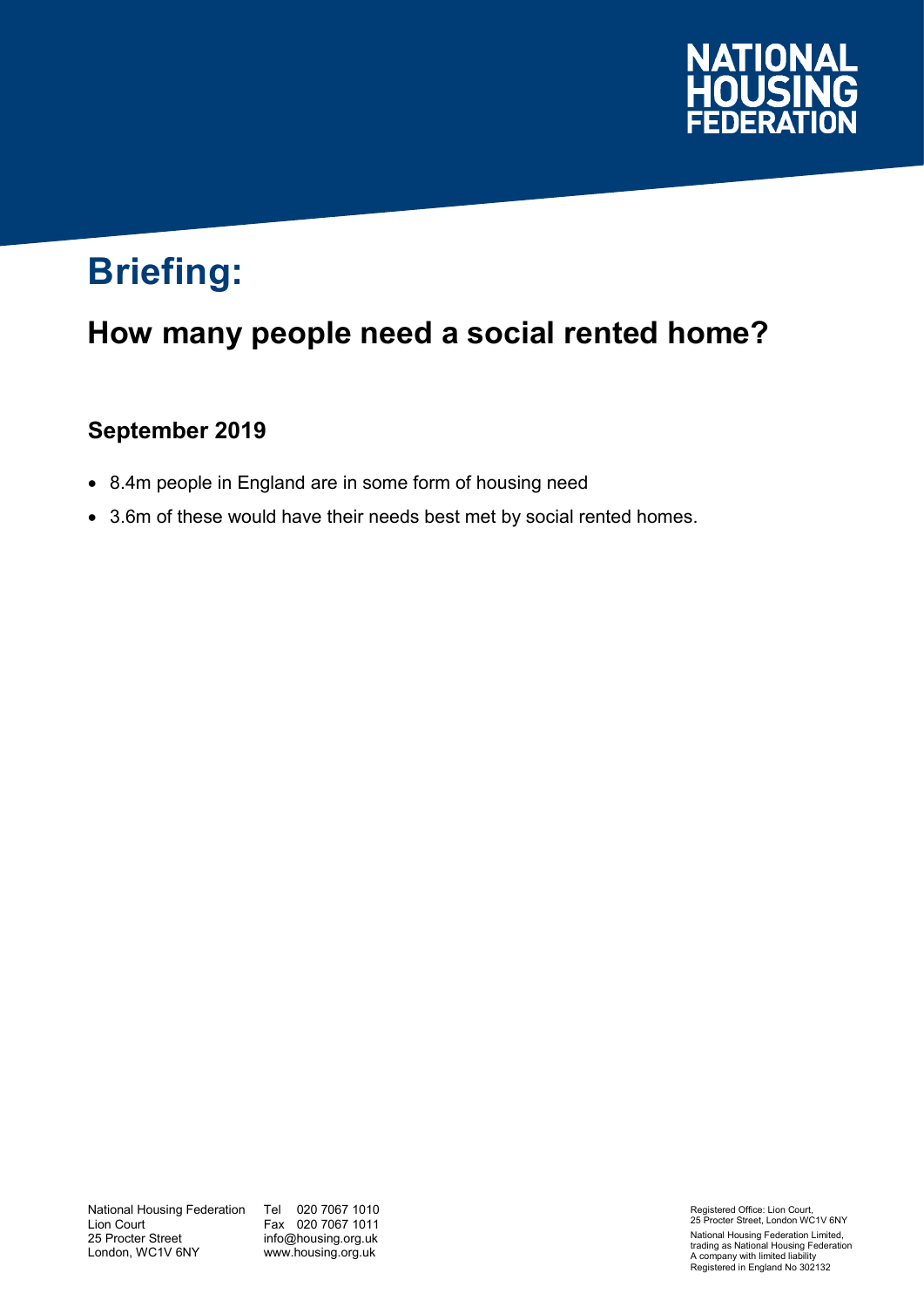

#### **1. Introduction**

There is currently no recognised official measure of housing need in England. The closest thing we have are local housing registers – colloquially known as the 'waiting list'. Local housing registers, maintained at local level by local authorities, are part of the mechanism by which social housing is allocated to people in need. Households wishing to obtain a social rented property must join their local register in order to be able to bid on properties. However, registers are generally felt to be inadequate as a measure of housing need, particularly since the introduction of the Localism Act in 2011. Simply put, there is now no consistent set of criteria for allowing households to join a register. Additionally, as these registers are not necessarily cleaned on a regular basis, it is very difficult to arrive at a robust national figure.

However, it is imperative to understand the scale of need in order to plan appropriate policy responses, and to humanise and better inform the debate around the scale and dynamics of the need for new housing.

#### **2. Approach**

This briefing outlines the headline findings of analysis carried out for the National Housing Federation by Professor Glen Bramley of the Institute for Social Policy, Housing, Equalities Research (I-SPHERE) at Heriot Watt University<sup>i</sup>. This analysis builds on work commissioned by the Federation in partnership with Crisis, as part of a wider study evaluating housing requirements<sup>ii</sup>.

The previous study included an estimate of the backlog of need for new homes based on analysis of the Understanding Society survey carried out by the Institute for Social and Economic Research (ISER) at the University of Essex<sup>ii</sup>. For this new exercise, we commissioned Professor Bramley to explore these backlog figures in more depth, looking at:

- an estimate of the number of households and people affected by different housing problems
- an estimate of how many of those affected would be best served by different types of submarket housing provision, in particular social rented homes
- how these issues are distributed across broad regions of England.

The analysis identified how many households are affected by each of the housing issues identified in the list below, subsequently estimating how many people live in the households affected by:

- overcrowding (as measured by the bedroom standard)
- concealed households (including adult children who wish to move out of their parental home, lone parents living with other families, etc.)
- affordability issues
- accommodation unsuitable due to health, age or family type of household
- poor condition of property.

Affordability constraints were also applied to assess which sub-market tenure  $-$  if any  $-$  would be most appropriate for the affected households.

In addition, an assessment of other data sources was carried out to identify the scale of need related to homelessness which would not be picked up by the Understanding Society survey. This was based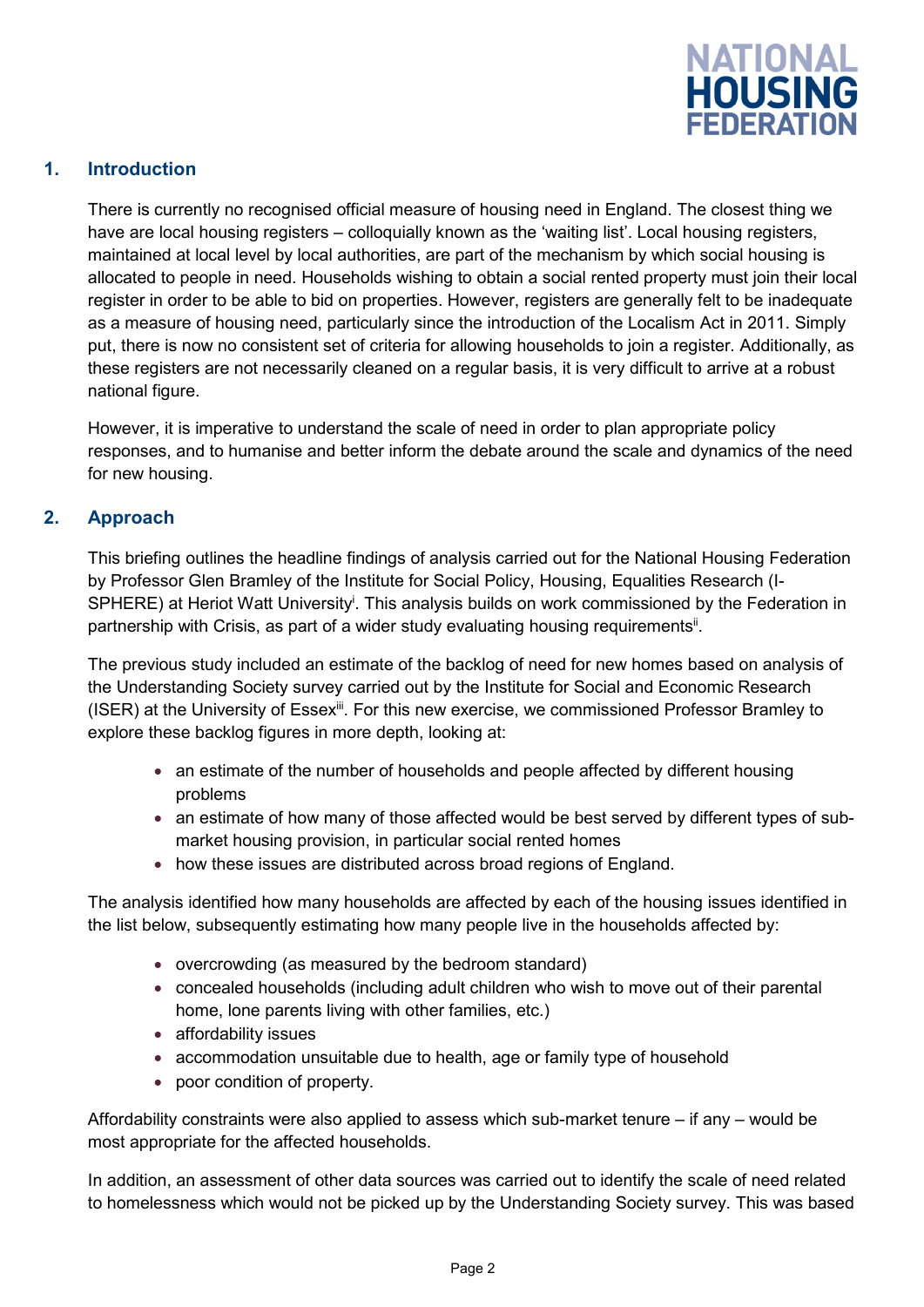

on the definitions of core and wider homelessness developed by Crisis in conjunction with I-SPHERE<sup>iv</sup>. It is reasonable to assume that all of the households identified in this way would be best served by social rented homes.

These figures were then added to those identified from Understanding Society to produce the following results.

#### **Table 1 – Elements of need, England**

| <b>Housing need issues</b>                                                          | <b>Households</b> | <b>People</b> |
|-------------------------------------------------------------------------------------|-------------------|---------------|
| Overcrowded (bedroom standard)                                                      | 789,754           | 3,648,645     |
| <b>Concealed households</b>                                                         | 1,785,929         | 2,542,502     |
| Affordability issues                                                                | 924,283           | 2,514,219     |
| Accommodation unsuitable due to age, health or family type                          | 526,686           | 1,669,570     |
| Poor conditions                                                                     | 515,689           | 1,381,988     |
| Any need (i.e. any of the above)                                                    | 3,709,685         | 7,988,356     |
| Any need, where social rent would be the most<br>appropriate tenure                 | 1,855,241         | 3,201,071     |
| Homeless or at risk of homelessness                                                 | 251,814           | 406,009       |
| Any need (incl. homeless)                                                           | 3,961,499         | 8,394,365     |
| Any need (incl. homeless) where social rent would be<br>the most appropriate tenure | 2,107,055         | 3,607,080     |

Note that as households can experience more than one type of need, the headline totals for the different types of need do not add up to the total identified as being in need.

The headline need figures break down regionally as follows:

#### **Table 2 – Overall need by region**

|                 | Any need (incl.<br>homelessness) | Any need (incl. homeless)<br>where social rent would<br>be the most appropriate<br>tenure |
|-----------------|----------------------------------|-------------------------------------------------------------------------------------------|
| <b>North</b>    | 2,225,751                        | 1,017,375                                                                                 |
| <b>Midlands</b> | 1,574,859                        | 676,105                                                                                   |
| South           | 2,497,827                        | 1,015,724                                                                                 |
| London          | 2,095,929                        | 897,875                                                                                   |
| <b>England</b>  | 8,394,365                        | 3,607,080                                                                                 |

#### **3. Caveat**

It is important to note that the numbers in this study are estimates of the backlog of existing need. As such, they do not take newly arising need into account. It is thus not robust to use these figures as proxies for the numbers of new homes that need to be provided. We know from wider analysis that we need to be building 340,000 new homes a year, of which 145,000 should be affordable, including 90,000 for social rent. For a discussion of the much more complex modelling which sits behind these figures, see *[Housing supply requirements across Great Britain](https://www.crisis.org.uk/ending-homelessness/homelessness-knowledge-hub/housing-models-and-access/housing-supply-requirements-across-great-britain-2018/)*.